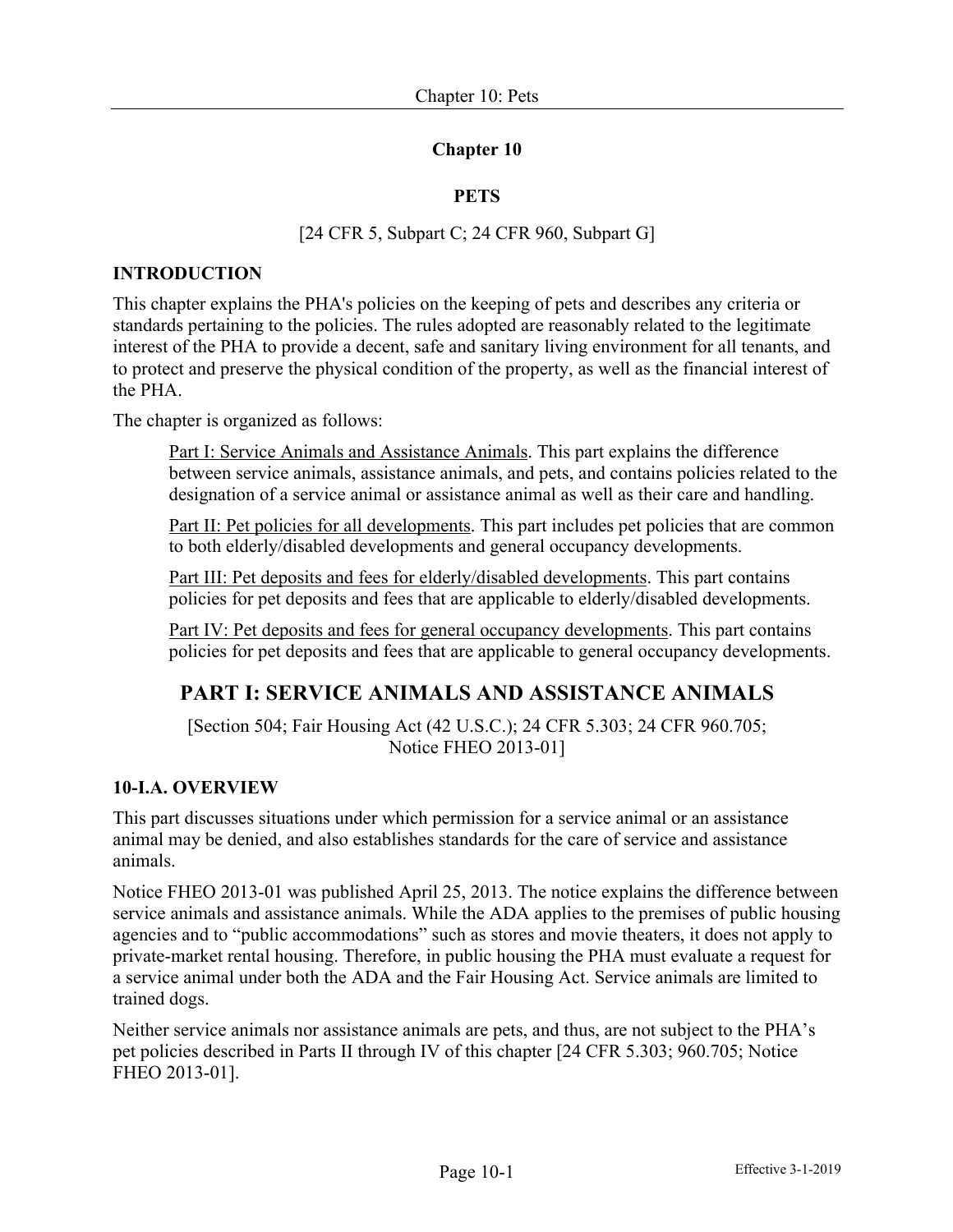# **10-I.B. APPROVAL OF SERVICE ANIMALS AND ASSISTANCE ANIMALS**

This section contains the PHA's policies for the approval of service animals and assistance animals.

PHAs may only deny a request for a service animal in limited circumstances:

- The animal is out of control and the handler does not take effective action to control it
- The animal is not housebroken, or
- The animal poses a direct threat to health or safety that cannot be eliminated or reduced by a reasonable modification of other policies

The owner will sign the Owner's Commitment to responsible pet ownership agreement in advance before placement of the animal will be allowed. If the animal is not within the standards of the agreement, permission to place in the animal will be denied. If after the agreement is signed and the owner and/or animal is non compliant with the agreement, the HA will require the animal be removed from the unit.

Disapproval of assistance animals is only permitted if the PHA can show, through reliable objective evidence, that the animal poses a direct threat to health and safety or would cause substantial property damage [PH GB, p. 179].

PHAs have the authority to regulate service animals and assistance animals under applicable federal, state, and local law  $[24 \text{ CFR } 5.303(b)(3); 960.705(b)(3)]$ . As an example, permission would not be given for an assistance animal that is not allowed under local animal laws, such as a tiger.

> For an animal to be excluded from the pet policy and be considered a service animal, it must be a trained dog, and there must be a person with disabilities in the household who requires the dog's services.

For an animal to be excluded from the pet policy and be considered an assistance animal, there must be a person with disabilities in the household, and the family must request and the PHA approve a reasonable accommodation in accordance with the policies contained in Chapter 2.

#### **10-I.C. CARE AND HANDLING**

PHAs have the authority to regulate service animals and assistance animals under applicable federal, state, and local law [24 CFR 5.303(b)(3); 960.705(b)(3)].

> Residents must care for service animals and assistance animals in a manner that complies with state and local laws, including anti-cruelty laws.

Residents must ensure that service animals and assistance animals do not pose a direct threat to the health or safety of others, or cause substantial physical damage to the development, dwelling unit, or property of other residents.

When a resident's care or handling of a service animal or assistance animal violates these policies, the PHA will consider whether the violation could be reduced or eliminated by a reasonable accommodation (such as transfer out of high-rise to a low-rise that is designated elderly/disabled). If the PHA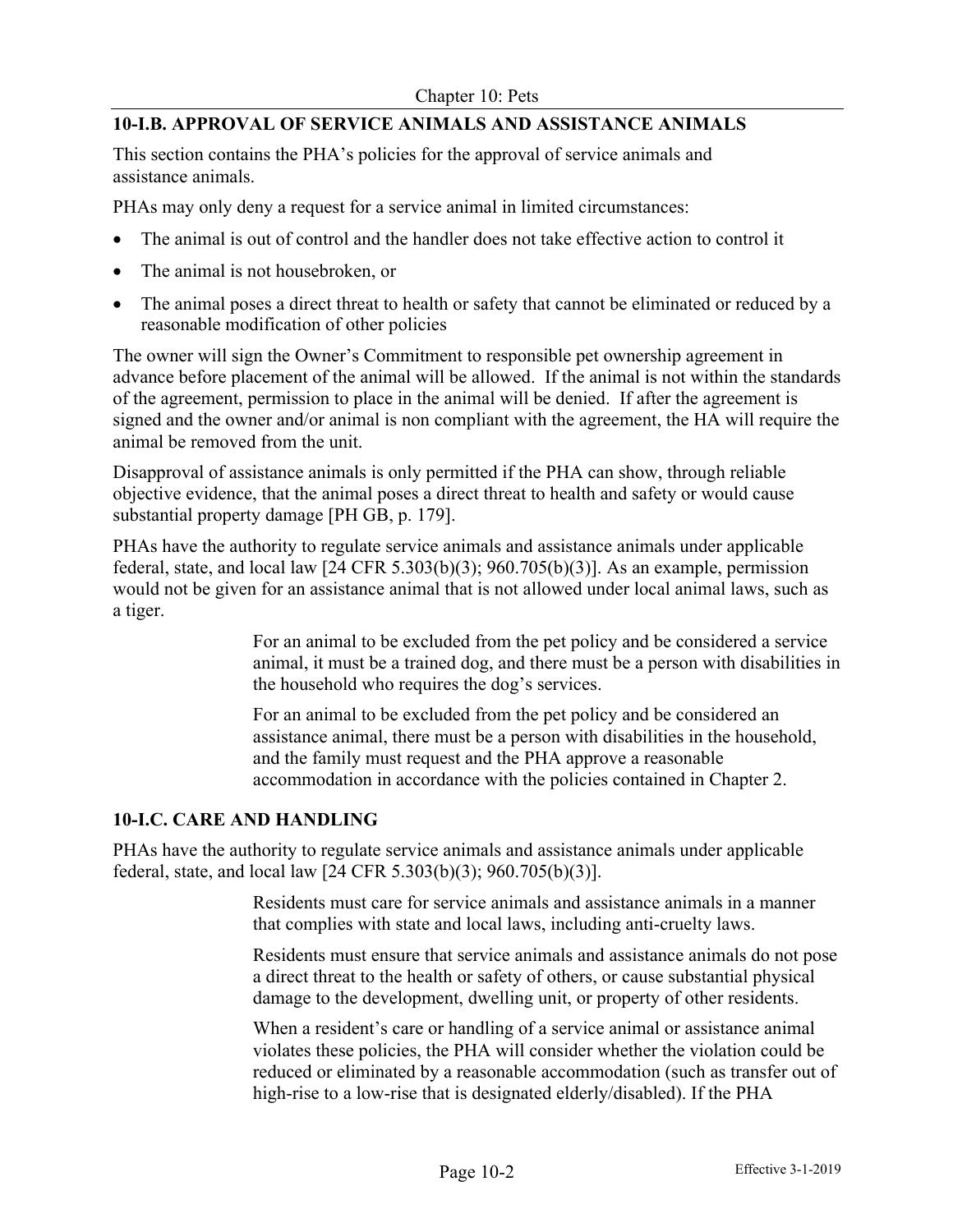determines that no such accommodation can be made, the PHA may withdraw the approval of a particular service or assistance animal.

# **PART II: PET POLICIES FOR ALL DEVELOPMENTS**

[24 CFR 5, Subpart C; 24 CFR 960, Subpart G]

#### **10-II.A. OVERVIEW**

The purpose of a pet policy is to establish clear guidelines for ownership of pets and to ensure that no applicant or resident is discriminated against regarding admission or continued occupancy because of ownership of pets. It also establishes reasonable rules governing the keeping of common household pets. This part contains pet policies that apply to all developments.

## **10-II.B. MANAGEMENT APPROVAL OF PETS**

#### **Registration of Pets**

Pets must be registered with the PHA before they are brought onto the premises.

Registration includes documentation signed by a licensed veterinarian or state/local authority that the pet has received all inoculations required by state or local law, and that the pet has no communicable disease(s) and is pest-free. This registration must be renewed annually and will be coordinated with the annual reexamination date.

Pets will not be approved to reside in a unit until completion of the registration requirements.

#### **Refusal to Register Pets**

The PHA will refuse to register a pet if:

The pet is not a *common household pet* as defined in Section 10-II.C. below

Keeping the pet would violate any pet restrictions listed in this policy

The pet owner fails to provide complete pet registration information, or fails to update the registration annually

The applicant has previously been charged with animal cruelty under state or local law; or has been evicted, had to relinquish a pet or been prohibited from future pet ownership due to pet rule violations or a court order

The PHA reasonably determines that the pet owner is unable to keep the pet in compliance with the pet rules and other lease obligations. The pet's temperament and behavior may be considered as a factor in determining the pet owner's ability to comply with provisions of the lease.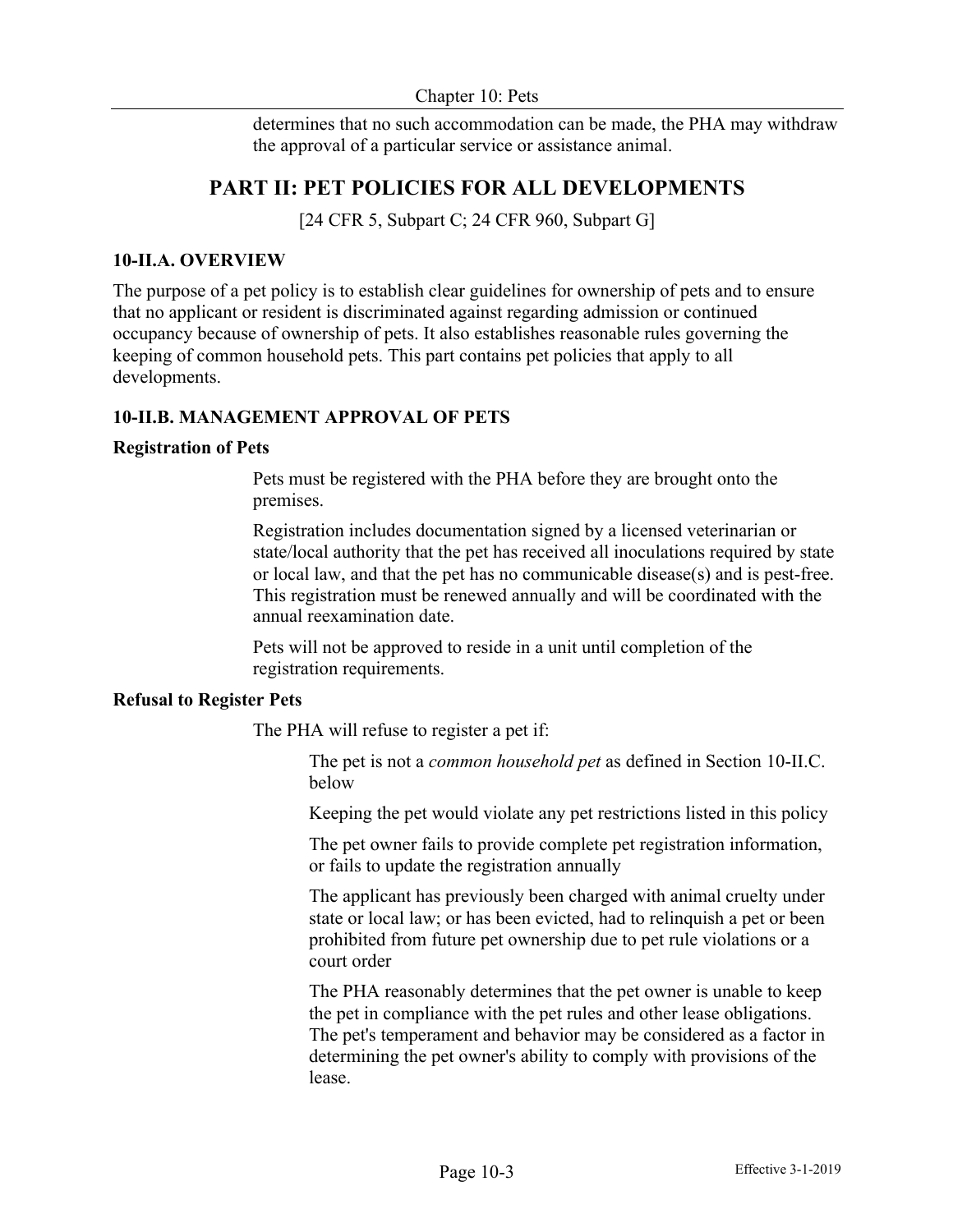#### Chapter 10: Pets

If the PHA refuses to register a pet, written notification will be sent to the pet owner within 10 business days of the PHA's decision. The notice will state the reason for refusing to register the pet and will inform the family of their right to appeal the decision in accordance with the PHA's grievance procedures.

#### **Pet Agreement**

Residents who have been approved to have a pet must enter into a pet agreement with the PHA, or the approval of the pet will be withdrawn.

The pet agreement is the resident's certification that he or she has received a copy of the PHA's pet policy and applicable house rules, that he or she has read the policies and/or rules, understands them, and agrees to comply with them.

The resident further certifies by signing the pet agreement that he or she understands that noncompliance with the PHA's pet policy and applicable house rules may result in the withdrawal of PHA approval of the pet or termination of tenancy.

## **10-II.C. STANDARDS FOR PETS [24 CFR 960.705(b); 5.318]**

PHAs may establish reasonable requirements related to pet ownership including, but not limited to:

- Limitations on the number of animals in a unit, based on unit size
- Prohibitions on types of animals that the PHA classifies as dangerous, provided that such classifications are consistent with applicable state and local law
- Prohibitions on individual animals, based on certain factors, including the size and weight of the animal
- Requiring pet owners to have their pets spayed or neutered

PHAs may not require pet owners to have any pet's vocal cords removed.

#### **Definition of "Common Household Pet"**

There is no regulatory definition of common household pet for public housing programs, although the regulations for pet ownership in both elderly/disabled and general occupancy developments use the term. The regulations for pet ownership in elderly/disabled developments expressly authorize PHAs to define the term [24 CFR 5.306(2)].

> *Common household pet* means a domesticated animal, such as a dog, cat, bird, or fish that is traditionally recognized as a companion animal and is kept in the home for pleasure rather than commercial purposes.

The following animals are not considered common household pets:

Reptiles Rodents Insects Arachnids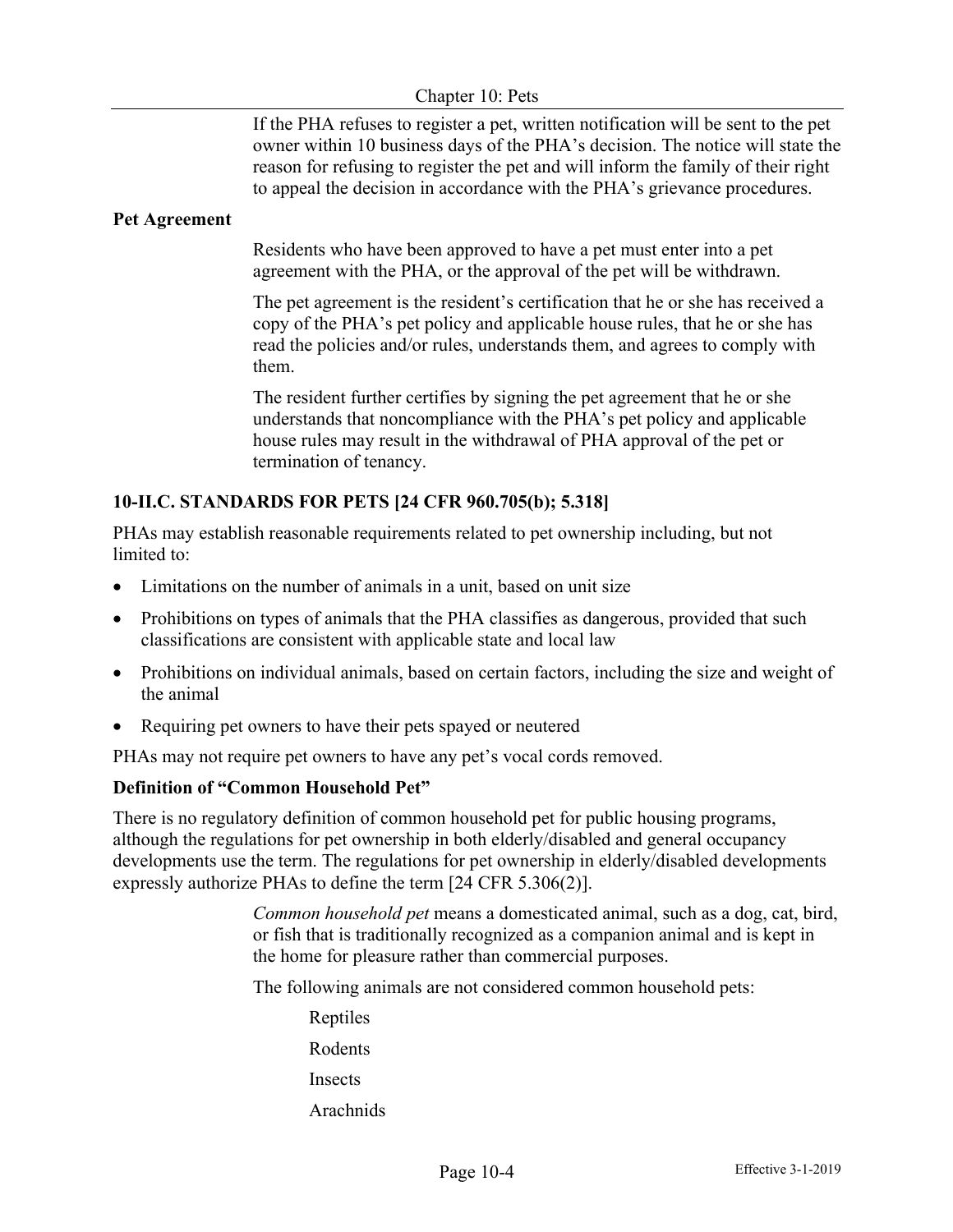#### Chapter 10: Pets

Wild animals or feral animals

Pot-bellied pigs

Chickens/ducks

Rabbits

Animals used for commercial breeding

## **Pet Restrictions**

The following animals are not permitted:

Any animal whose adult weight will exceed 30 pounds

Dogs of the pit bull, Rottweiler, German Shepherd, Doberman Pincher, husky, malamute, wolf hound, mastiff, great Dane, wolf, coyote, chow, boxer breeds or any mix there of.

Ferrets or other animals whose natural protective mechanisms pose a risk to small children of serious bites or lacerations

Any animal not permitted under state or local law or code

# **Number of Pets**

Residents may own a maximum of 1 pet.

In the case of fish, residents may keep no more than can be maintained in a safe and healthy manner in a tank holding up to 10 gallons. Such a tank or aquarium will be counted as 1 pet.

#### **Other Requirements**

Dogs and cats must be spayed or neutered at the time of registration or, in the case of underage animals, within 30 days of the pet reaching 6 months of age. Exceptions may be made upon veterinary certification that subjecting this particular pet to the procedure would be temporarily or permanently medically unsafe or unnecessary.

Pets must be licensed in accordance with state or local law. Residents must provide proof of licensing at the time of registration and annually, in conjunction with the resident's annual reexamination.

#### **10-II.D. PET RULES**

As noted earlier in this chapter, PHAs have broad discretion in establishing pet policies. Different or varying guidelines may be appropriate locally, and pet policies must comply with applicable local laws. *(PH Guidebook, p. 183)*

#### **Pet Area Restrictions**

Pets must be maintained within the resident's unit. When outside of the unit (within the building or on the grounds) dogs and cats must be kept on a leash or carried. They must be under the control of the resident or other responsible individual at all times.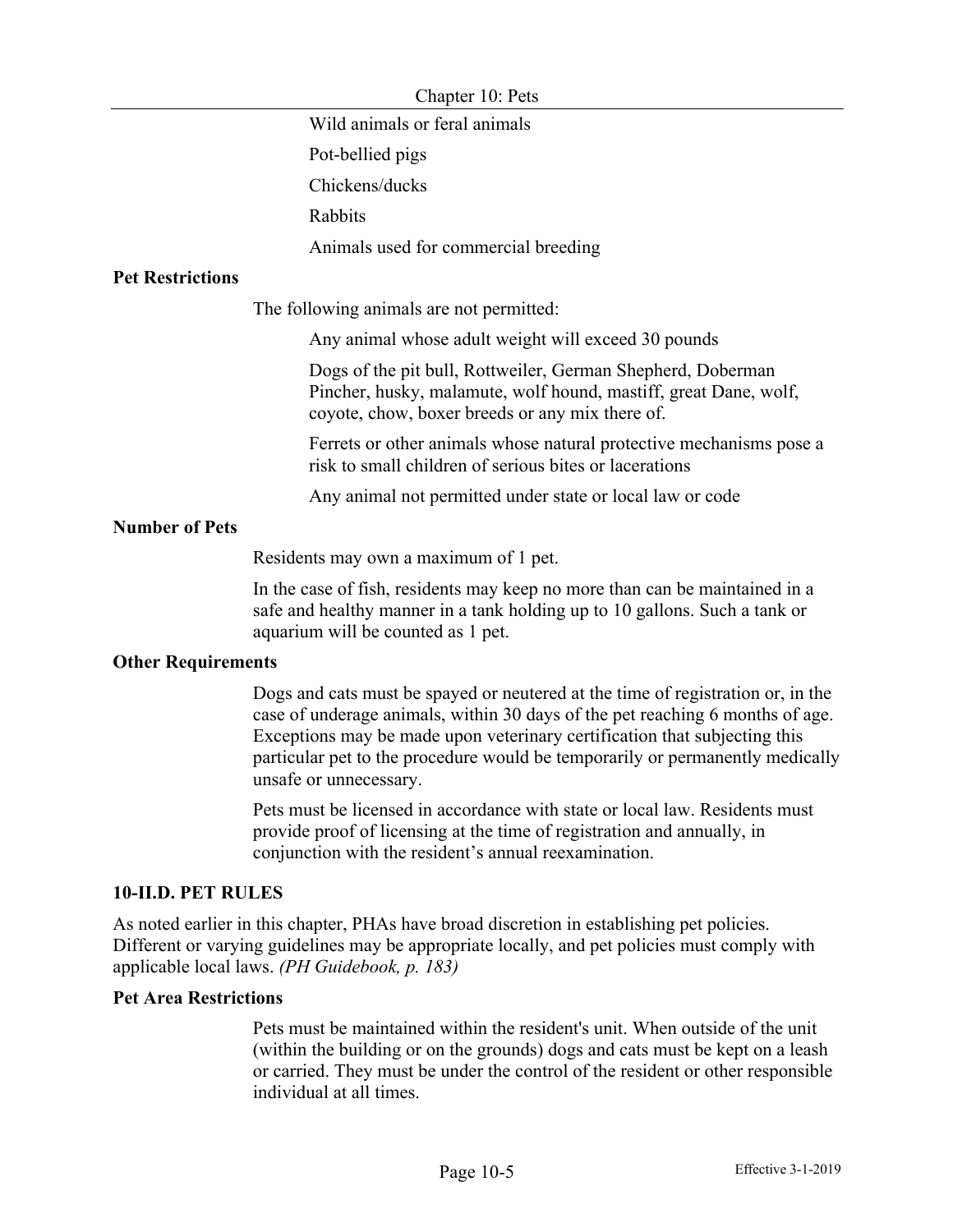Pets other than dogs or cats must be kept in a cage or carrier when outside of the unit.

Pets are not permitted in common areas including lobbies, community rooms and laundry areas except for those common areas which are entrances to and exits from the building.

Pet owners are not permitted to exercise pets or permit pets to deposit waste on project premises outside of the areas designated for such purposes.

#### **Designated Pet/No-Pet Areas [24 CFR 5.318(g), PH GB, p. 182]**

PHAs may designate buildings, floors of buildings, or sections of buildings as no-pet areas where pets generally may not be permitted. Pet rules may also designate buildings, floors of building, or sections of building for residency by pet-owning tenants.

PHAs may direct initial tenant moves as may be necessary to establish pet and no-pet areas. The PHA may not refuse to admit, or delay admission of, an applicant on the grounds that the applicant's admission would violate a pet or no-pet area. The PHA may adjust the pet and no-pet areas or may direct such additional moves as may be necessary to accommodate such applicants for tenancy or to meet the changing needs of the existing tenants.

PHAs may not designate an entire development as a no-pet area, since regulations permit residents to own pets.

#### PHA Policy

With the exception of common areas as described in the previous policy, the PHA has not designated any buildings, floors of buildings, or sections of buildings as no-pet areas. In addition, the PHA has not designated any buildings, floors of buildings, or sections of buildings for residency of pet-owning tenants. However, in the case of dogs (except approved service animals) residents in high-rises that meet the criteria for an assistance pet will be offered a transfer to a low-rise unit designated elderly/disabled. With the exception of service animals, dogs are not permitted in high-rise units.

#### **Cleanliness**

The pet owner shall be responsible for the removal of waste from the exercise area.

The pet owner shall take adequate precautions to eliminate any pet odors within or around the unit and to maintain the unit in a sanitary condition at all times.

Litter box requirements:

Pet owners must promptly dispose of waste from litter boxes and must maintain litter boxes in a sanitary manner.

Litter shall not be disposed of by being flushed through a toilet.

Litter boxes shall be kept inside the resident's dwelling unit.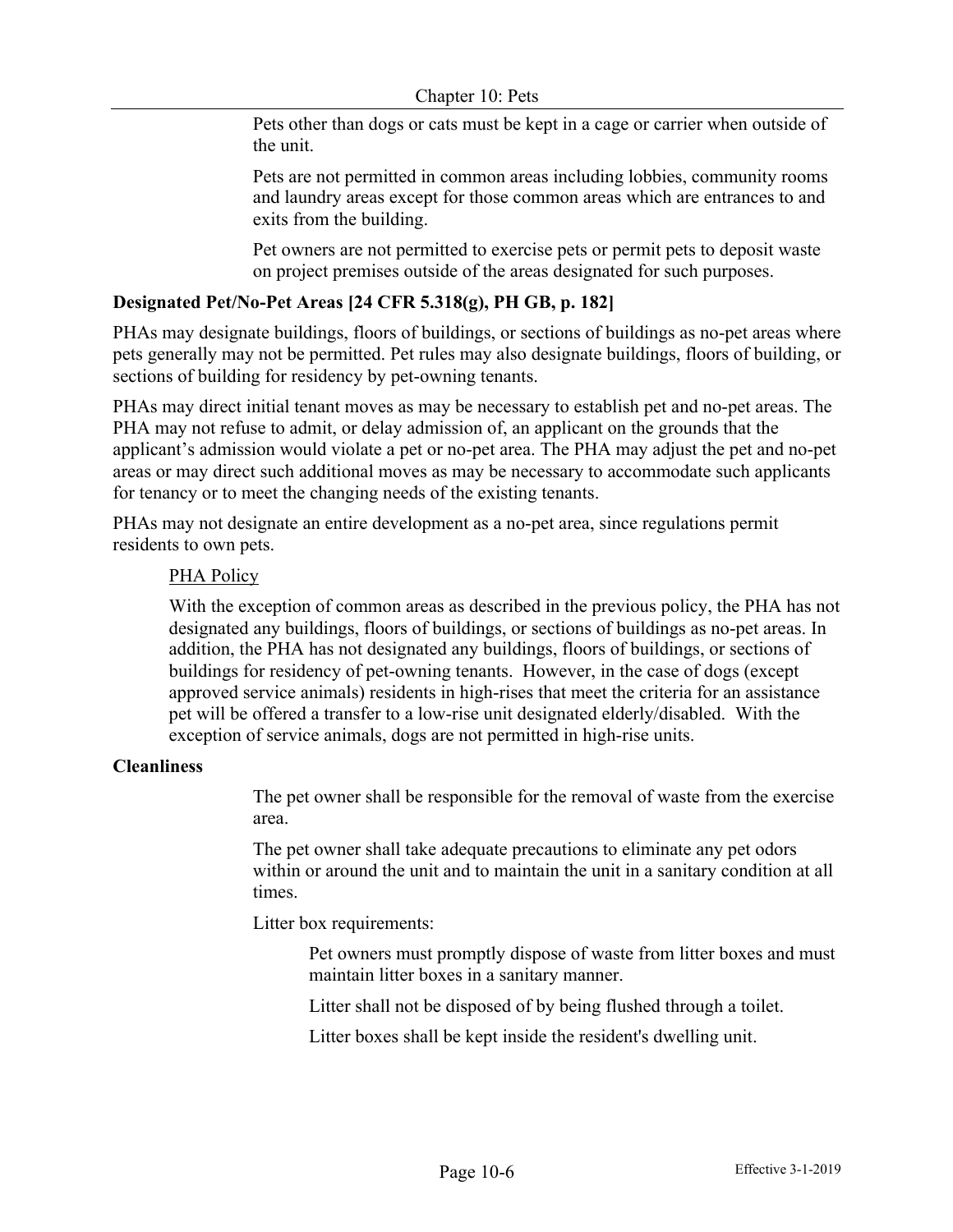#### **Alterations to Unit**

Pet owners shall not alter their unit, patio, premises or common areas to create an enclosure for any animal.

Installation of pet doors is prohibited.

#### **Noise**

Pet owners must agree to control the noise of pets so that such noise does not constitute a nuisance to other residents or interrupt their peaceful enjoyment of their housing unit or premises. This includes, but is not limited to loud or continuous barking, howling, whining, biting, scratching, chirping, or other such activities.

The Housing will not require and does not advocate removal of voice box in any dog.

#### **Pet Care**

Each pet owner shall be responsible for adequate care, nutrition, exercise and medical attention for his/her pet.

Each pet owner shall be responsible for appropriately training and caring for his/her pet to ensure that the pet is not a nuisance or danger to other residents and does not damage PHA property.

No animals may be tethered or chained inside or outside the dwelling unit at any time.

#### **Responsible Parties**

The pet owner will be required to designate two responsible parties for the care of the pet if the health or safety of the pet is threatened by the death or incapacity of the pet owner, or by other factors that render the pet owner unable to care for the pet.

A resident who cares for another resident's pet must notify the PHA and sign a statement that they agree to abide by all of the pet rules.

## **Pets Temporarily on the Premises**

Pets that are not owned by a tenant are not allowed on the premises. Residents are prohibited from feeding or harboring stray animals.

This rule does not apply to visiting pet programs sponsored by a humane society or other non-profit organizations, and approved by the PHA.

All visiting pets must meet the breed and weight requirements in this pet policy. Before a pet can visit temporarily (no more than two weeks and no more than 30 cumulative days per calendar year) on property, written approval from the PHA must be given.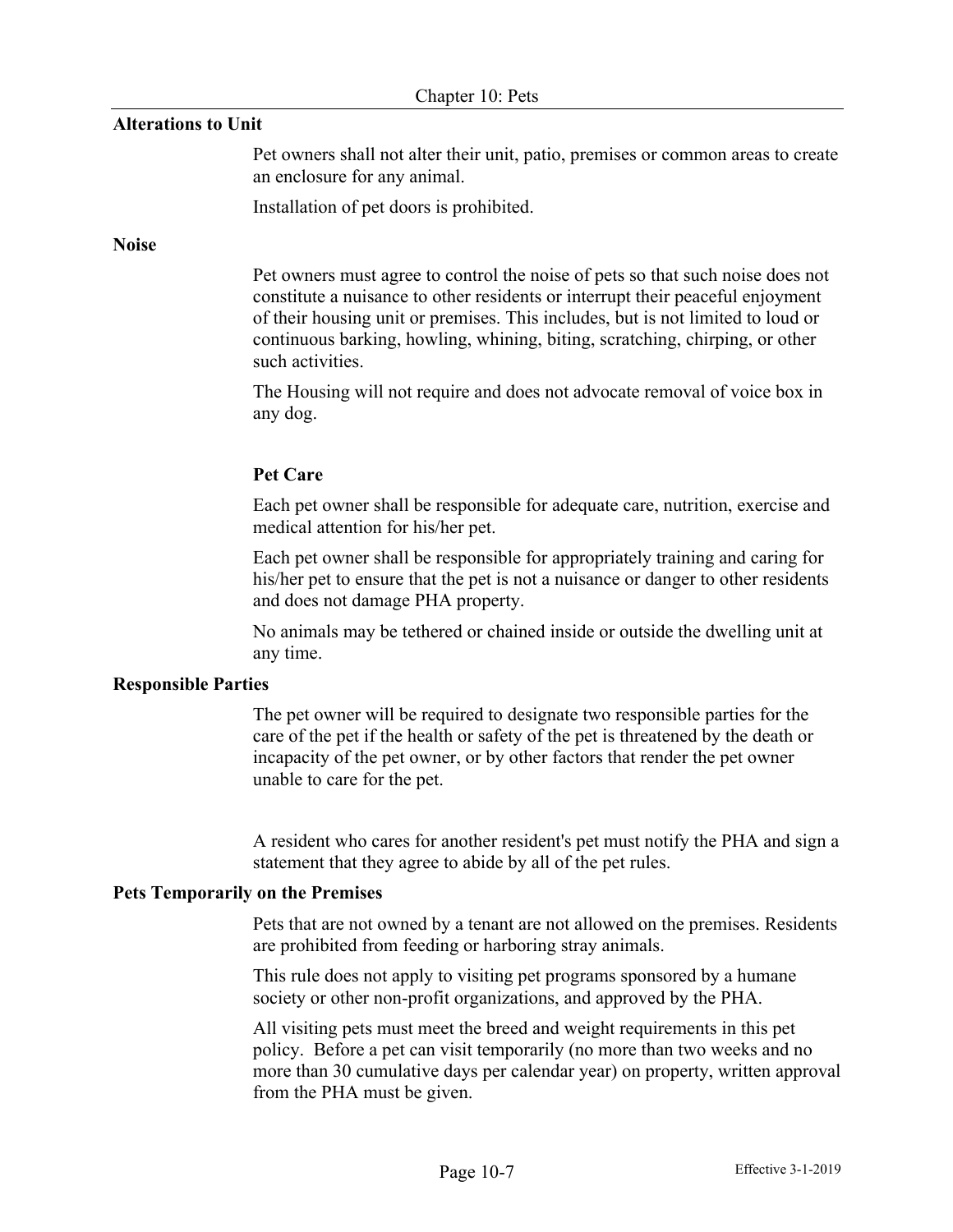#### **Pet Rule Violations**

All complaints of cruelty and all dog bites will be referred to animal control or applicable agency for investigation and enforcement.

If a determination is made on objective facts supported by written statements, that a resident/pet owner has violated the pet rules, written notice will be served.

The notice will contain a brief statement of the factual basis for the determination and the pet rule(s) that were violated. The notice will also state:

That the pet owner has 10 business days from the effective date of the service of notice to correct the violation or make written request for a meeting to discuss the violation;

That the pet owner is entitled to be accompanied by another person of his or her choice at the meeting; and

That the pet owner's failure to correct the violation, request a meeting, or appear at a requested meeting may result in initiation of procedures to remove the pet, or to terminate the pet owner's tenancy.

#### **Notice for Pet Removal**

If the pet owner and the PHA are unable to resolve the violation at the meeting or the pet owner fails to correct the violation in the time period allotted by the PHA, the PHA may serve notice to remove the pet.

The notice will contain:

A brief statement of the factual basis for the PHA's determination of the pet rule that has been violated

The requirement that the resident /pet owner must remove the pet within 30 calendar days of the notice

A statement that failure to remove the pet may result in the initiation of termination of tenancy procedures

#### **Pet Removal**

If the death or incapacity of the pet owner threatens the health or safety of the pet, or other factors occur that render the owner unable to care for the pet, the situation will be reported to the responsible party designated by the pet owner.

If the responsible party is unwilling or unable to care for the pet, or if the PHA after reasonable efforts cannot contact the responsible party, the PHA may contact the appropriate state or local agency and request the removal of the pet.

#### **Termination of Tenancy**

The PHA may initiate procedures for termination of tenancy based on a pet rule violation if: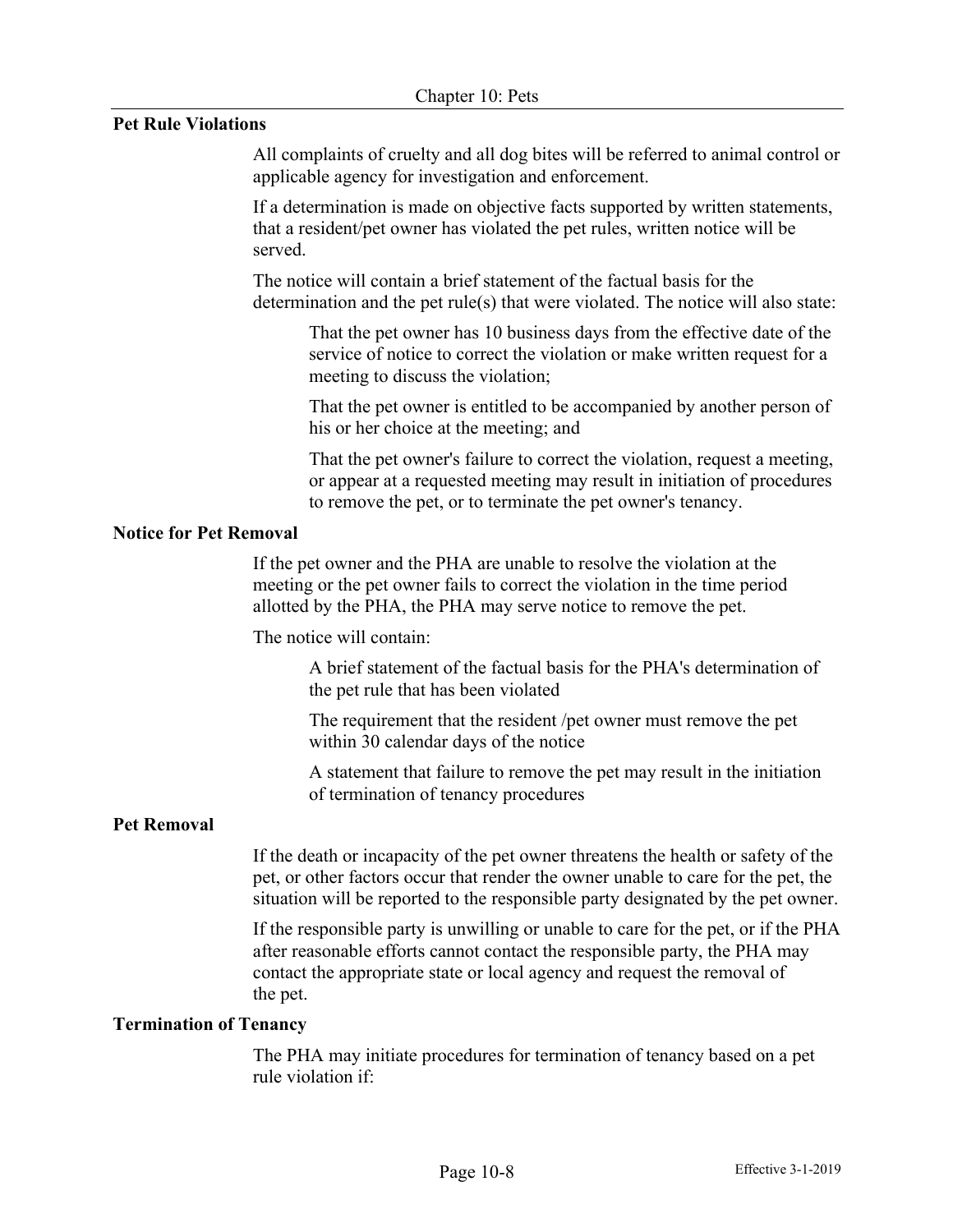Chapter 10: Pets

The pet owner has failed to remove the pet or correct a pet rule violation within the time period specified

The pet rule violation is sufficient to begin procedures to terminate tenancy under terms of the lease

# **Emergencies**

The PHA will take all necessary steps to ensure that pets that become vicious, display symptoms of severe illness, or demonstrate behavior that constitutes an immediate threat to the health or safety of others, are immediately removed from the premises by referring the situation to the appropriate state or local entity authorized to remove such animals.

If it is necessary for the PHA to place the pet in a shelter facility, the cost will be the responsibility of the pet owner.

If the pet is removed as a result of any aggressive act on the part of the pet, the pet will not be allowed back on the premises.

# **PART III: PET DEPOSITS AND FEES IN ELDERLY/DISABLED DEVELOPMENTS**

# **[24 CFR 5.318(d)]**

# **10-III.A. OVERVIEW**

This part describes the PHA's policies for pet deposits and fees in elderly, disabled and mixed population developments. Policies governing deposits and fees in general occupancy developments are described in Part IV.

# **10-III.B. PET DEPOSITS [24 CFR 5.318(d)(1) and (d)(3)]**

# **Payment of Deposit**

Pet owners are required to pay a pet deposit of \$100.00 and a non-refundable fee of \$75.00 in addition to any other required deposits.

Deposit and fee must be paid in full before the pet will be registered or allowed on HA property.

# **Refund of Deposit**

The PHA will refund the pet deposit to the resident, less the costs of any damages caused by the pet to the dwelling unit, within 30 days of move-out or removal of the pet from the unit.

The resident will be billed for any amount that exceeds the pet deposit.

The PHA will provide the resident with a written list of any charges against the pet deposit within 10 business days of the move-out inspection. If the resident disagrees with the amount charged to the pet deposit, the PHA will provide a meeting to discuss the charges.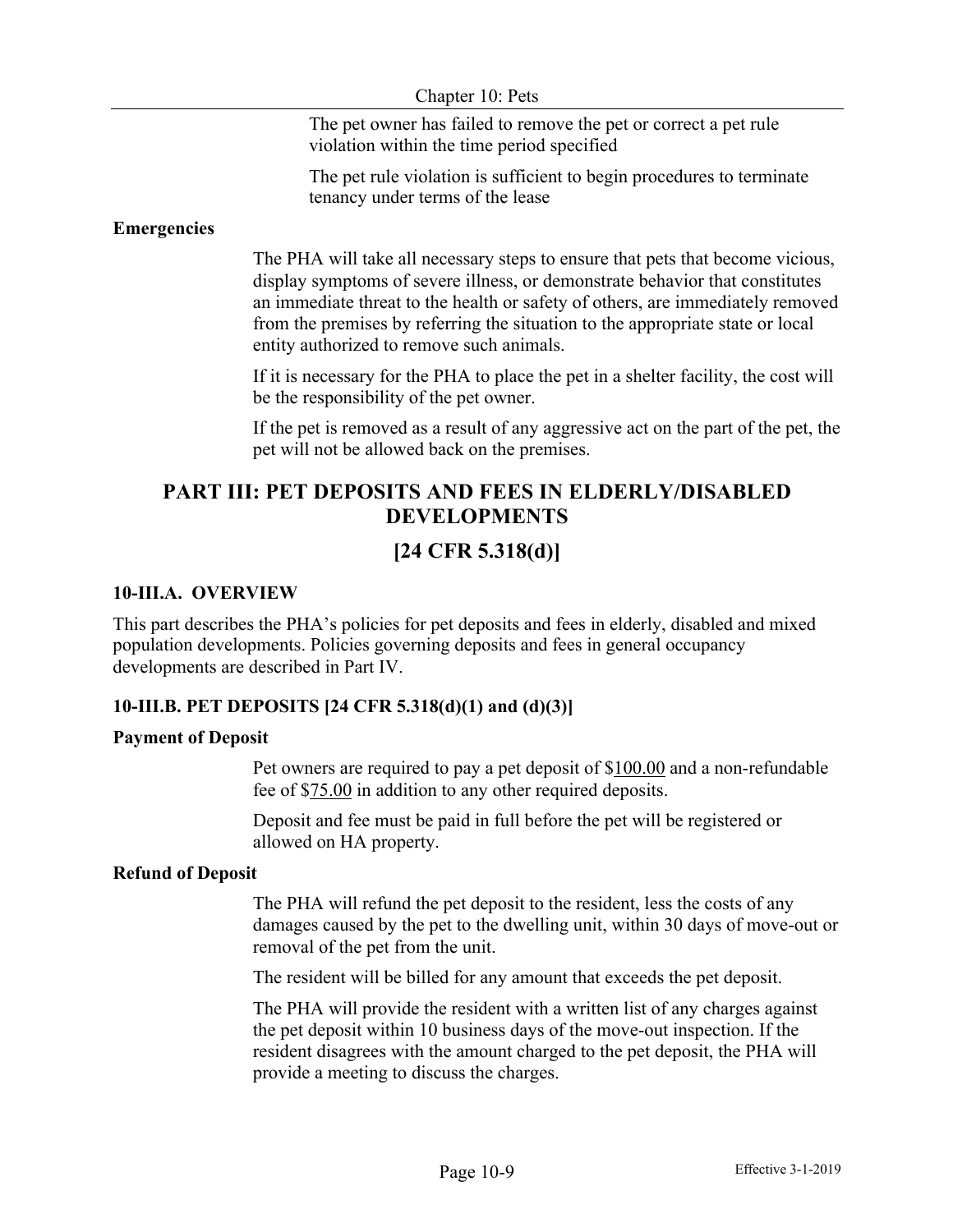# **10-III.C. OTHER CHARGES**

#### **Pet-Related Damages During Occupancy**

All reasonable expenses incurred by the PHA as a result of damages directly attributable to the presence of the pet in the project will be the responsibility of the resident, including:

The cost of repairs and replacements to the resident's dwelling unit

Fumigation of the dwelling unit

Repairs to common areas of the project

The expense of flea elimination shall also be the responsibility of the resident.

If the resident is in occupancy when such costs occur, the resident shall be billed for such costs in accordance with the policies in Section 8-I.G, Maintenance and Damage Charges. Pet deposits will not be applied to the costs of pet-related damages during occupancy.

Charges for pet-related damage are not part of rent payable by the resident.

## **Pet Waste Removal Charge**

A separate pet waste removal charge of \$10.00 per occurrence will be assessed against pet owners who fail to remove pet waste in accordance with this policy.

Notices of pet waste removal charges will be in accordance with requirements regarding notices of adverse action. Charges are due and payable 14 calendar days after billing. If the family requests a grievance hearing within the required timeframe, the PHA may not take action for nonpayment of the charge until the conclusion of the grievance process.

Charges for pet waste removal are not part of rent payable by the resident.

# **PART IV: PET DEPOSITS AND FEES IN GENERAL OCCUPANCY DEVELOPMENTS**

[24 CFR 960, Subpart G]

#### **10-IV.A. OVERVIEW**

This part describes the PHA's policies for pet deposits and fees for those who reside in general occupancy developments.

#### **10-IV.B. PET DEPOSITS**

A PHA may require a refundable pet deposit to cover additional costs attributable to the pet and not otherwise covered [24 CFR 960.707(b)(1)].

A PHA that requires a resident to pay a pet deposit must place the deposit in an account of the type required under applicable State or local law for pet deposits, or if there are no such requirements, for rental security deposits, if applicable. The PHA must comply with such laws as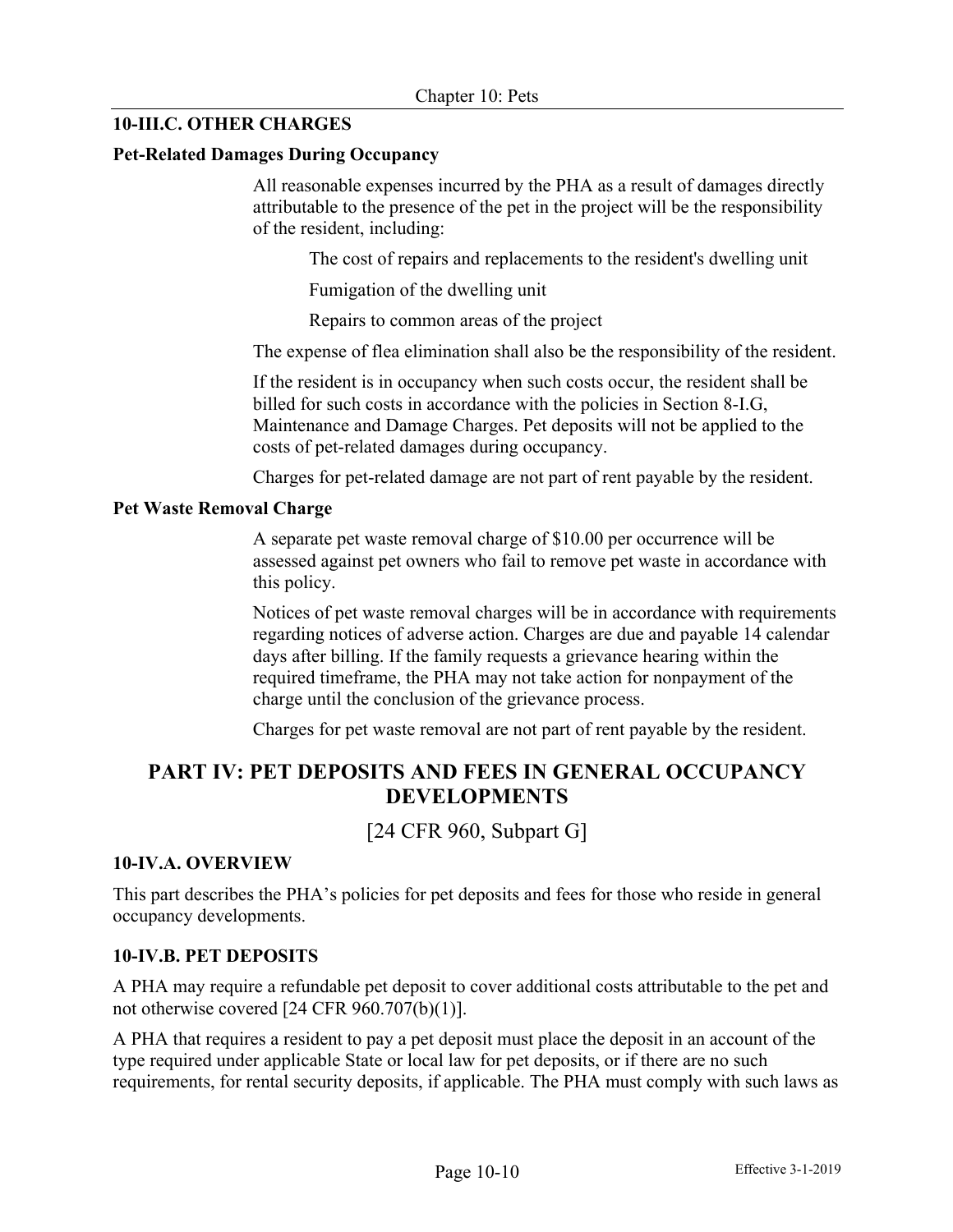to retention of the deposit, interest, and return of the deposit to the resident, and any other applicable requirements [24 CFR 960.707(d)].

## **Payment of Deposit**

PHA Policy

Pet owners are required to pay pet deposit and fee of \$175 in addition to any other required deposits. The deposit must be paid in full before the pet is brought on the premises.

The pet deposit is not part of rent payable by the resident.

#### **Refund of Deposit**

The PHA will refund the pet deposit to the resident, less the costs of any damages caused by the pet to the dwelling unit, within 30 days of move-out or removal of the pet from the unit.

The resident will be billed for any amount that exceeds the pet deposit.

The PHA will provide the resident with a written list of any charges against the pet deposit within 10 business days of the move-out inspection. If the resident disagrees with the amount charged to the pet deposit, the PHA will provide a meeting to discuss the charges.

#### **10-IV.C. NON-REFUNDABLE NOMINAL PET FEE**

The PHA requires pet owners to pay a non-refundable nominal pet fee.

This fee is intended to cover the reasonable operating costs to the project relating to the presence of pets. Reasonable operating costs to the project relating to the presence of pets include, but are not limited to:

Landscaping costs

Pest control costs

Insurance costs

Clean-up costs

Charges for the non-refundable pet fee are not part of rent payable by the resident.

#### **10-IV.D. OTHER CHARGES**

#### **Pet-Related Damages During Occupancy**

All reasonable expenses incurred by the PHA as a result of damages directly attributable to the presence of the pet in the project will be the responsibility of the resident, including:

The cost of repairs and replacements to the resident's dwelling unit

Fumigation of the dwelling unit

Repairs to common areas of the project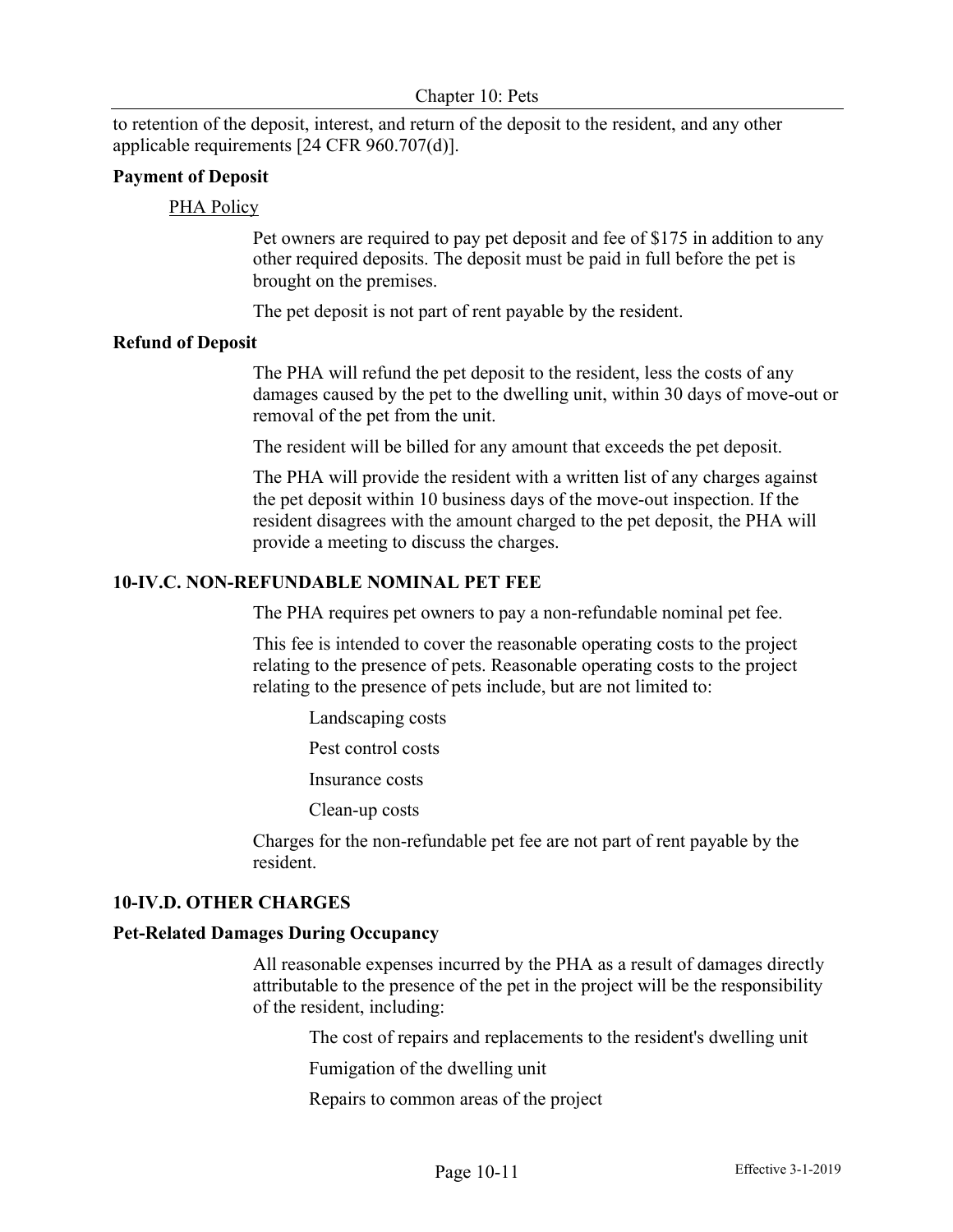The expense of flea elimination shall also be the responsibility of the resident.

If the resident is in occupancy when such costs occur, the resident shall be billed for such costs in accordance with the policies in Section 8-I.G, Maintenance and Damage Charges. Pet deposits will not be applied to the costs of pet-related damages during occupancy.

Charges for pet-related damage are not part of rent payable by the resident.

## **Pet Waste Removal Charge**

A separate pet waste removal charge of \$10.00 per occurrence will be assessed against pet owners who fail to remove pet waste in accordance with this policy.

Such charges will be due and payable 14 calendar days after billing.

Charges for pet waste removal are not part of rent payable by the resident.

| PET POLICIES       |                                                                    | <b>ELDERLY/MIXED POPULATION</b><br><b>DEVELOPMENTS</b>                                                                                                                                                                                                                                                   | <b>GENERAL OCCUPANCY</b><br><b>DEVELOPMENTS</b>                                                                                                                                                                         |
|--------------------|--------------------------------------------------------------------|----------------------------------------------------------------------------------------------------------------------------------------------------------------------------------------------------------------------------------------------------------------------------------------------------------|-------------------------------------------------------------------------------------------------------------------------------------------------------------------------------------------------------------------------|
| $\mathbf{1}$ .     | Definition of<br>common<br>household pet                           | The pet rules may contain a reasonable<br>definition of common household pet.<br>$\S5.306(b)$ and $\S5.318(a)$                                                                                                                                                                                           | A resident may own one or more<br>common household pets or have<br>one or more present in the unit,<br>subject to the reason-able<br>requirements of the PHA.<br>§960.707(a)                                            |
| 2.                 | <b>Resident</b><br>participation                                   | The PHA must notify all tenants in writing<br>during development of pet rules. The PHA<br>must develop specific procedures governing<br>tenant consultation. Procedures must give<br>tenants adequate opportunity for review and<br>comment before pet rules are issued for effect.<br>§5.312 and §5.380 | Resident input is obtained from the<br>Resident Advisory Board, as part<br>of an agency's PHA Plan.<br>§960.707(e)                                                                                                      |
| 3.                 | Consistency<br>with State and<br>local laws                        | The pet rules adopted must not conflict with<br>applicable State or local law or regulations.<br>§5.315(d)                                                                                                                                                                                               | Reasonable limitations may<br>include prohibitions on types of<br>animals that the PHA classifies as<br>dangerous, if such classifications<br>are consistent with applicable State<br>and local law. $\S 960.707(b)(3)$ |
| $\boldsymbol{4}$ . | <b>Limitations</b> on<br>number of pets<br>in a unit               | Pet rules may consider tenant and pet density<br>and may place reasonable limitations on the<br>number of common household pets allowed in<br>each dwelling unit. §5.318(b)                                                                                                                              | Reasonable requirements may<br>include limitations on the number<br>of animals in a unit, based on unit<br>size. $§960.707(b)(2)$                                                                                       |
| 5.                 | <b>Limitations</b> on<br>the number of<br>pets in a<br>development | The pet rules may place reasonable limitations<br>on the size, weight, and type of common<br>household pets allowed in the development.<br>§5.318(c)                                                                                                                                                     | Reasonable requirements may<br>include restrictions or prohibitions<br>based on size and type of<br>building/project, or other relevant<br>conditions. §960.707(b)(4)                                                   |

# **EXHIBIT 10-1: PET POLICIES**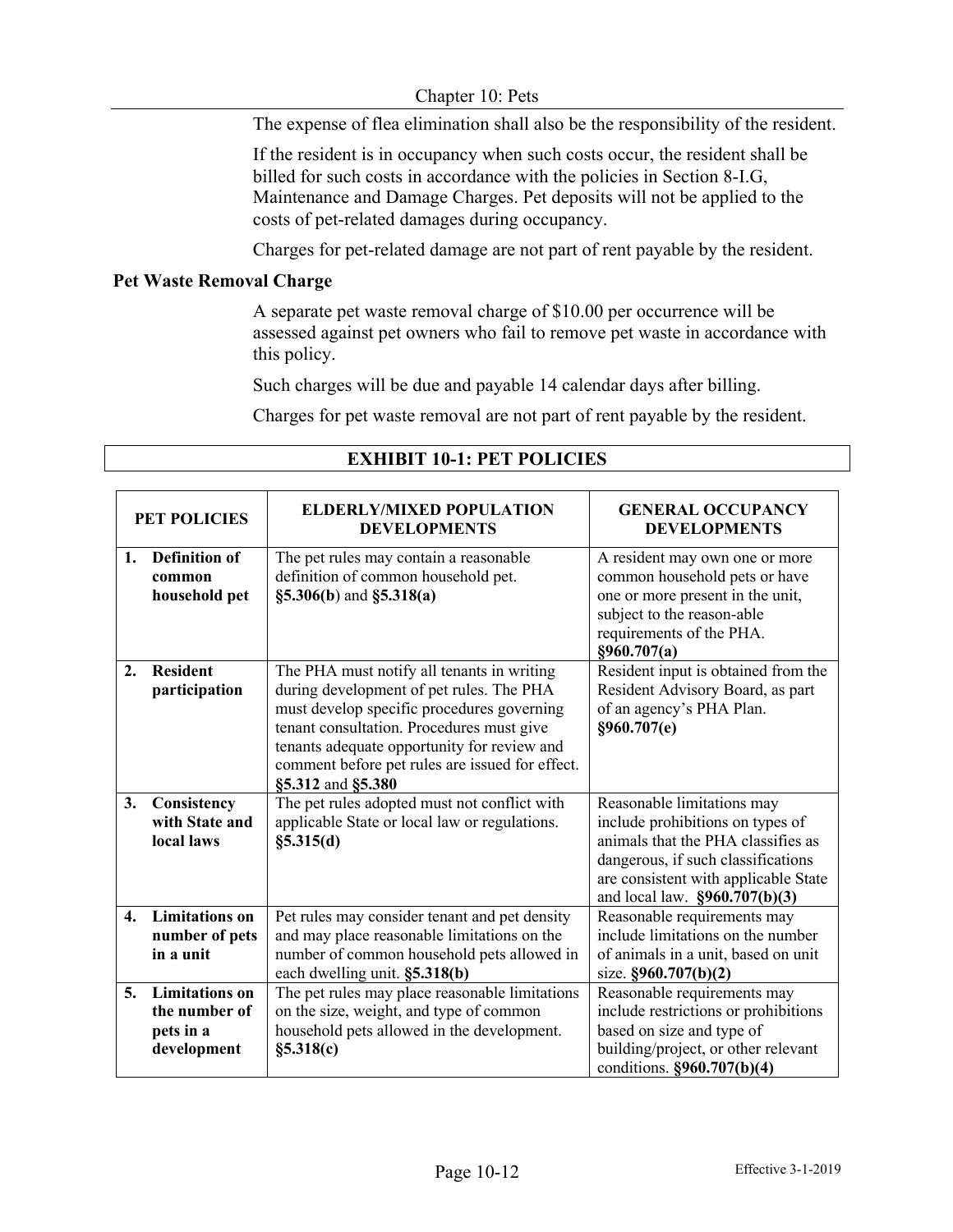Chapter 10: Pets

| PET POLICIES |                                                                 | <b>ELDERLY/MIXED POPULATION</b><br><b>DEVELOPMENTS</b>                                                                                                                                                                                                                                                                                                                                                                                                                                                                                                                                                                                                                                                                                                                                              | <b>GENERAL OCCUPANCY</b><br><b>DEVELOPMENTS</b>                                                                                                                                                                                                                                                                                                                                                                                                                                                                                                                                                                                                                                                                                                                                                                                                              |
|--------------|-----------------------------------------------------------------|-----------------------------------------------------------------------------------------------------------------------------------------------------------------------------------------------------------------------------------------------------------------------------------------------------------------------------------------------------------------------------------------------------------------------------------------------------------------------------------------------------------------------------------------------------------------------------------------------------------------------------------------------------------------------------------------------------------------------------------------------------------------------------------------------------|--------------------------------------------------------------------------------------------------------------------------------------------------------------------------------------------------------------------------------------------------------------------------------------------------------------------------------------------------------------------------------------------------------------------------------------------------------------------------------------------------------------------------------------------------------------------------------------------------------------------------------------------------------------------------------------------------------------------------------------------------------------------------------------------------------------------------------------------------------------|
|              | 6. Pet deposits                                                 | Pet rules may require tenants who own or<br>keep pets in their units to pay a refundable pet<br>deposit. PHA may use the pet deposit only to<br>pay reasonable expenses attributable to pet in<br>the project, including but not limited to cost of<br>repairs and replacements to and fumigation of<br>tenant's dwelling unit. PHA must refund the<br>unused portion of the pet deposit to the tenant<br>within a reasonable time after the tenant<br>moves out or no longer owns or keeps a pet in<br>the unit. Maximum pet deposit charged by<br>PHA, on a per unit basis, must not exceed the<br>higher of the total tenant payment or a<br>reasonable fixed amount as PHA may require.<br>Pet rule may permit gradual accumulation of<br>pet deposit by the owner. $\S$ 5.318(d)(1) and<br>(3) | Reasonable requirements may<br>include requiring payment of a<br>non-refundable nominal fee to<br>cover the reasonable operating<br>costs to the property relating to<br>presence of pets, a refundable pet<br>deposit to cover additional costs<br>attributable to pet and not<br>otherwise covered, or both. A<br>PHA that requires a resident to pay<br>a pet deposit must place the deposit<br>in an account of the type required<br>under applicable State or local law<br>for pet deposits or, if State or local<br>law has no requirements regarding<br>pet deposits, for rental security<br>deposits, if applicable. PHA must<br>comply with such applicable law<br>on retention of the deposit, interest,<br>and return of the deposit or portion<br>thereof to the resident, and any<br>other applicable requirements.<br>$§960.707(b)(1)$ and (d) |
| 7.           | Protecting the<br>health and<br>safety of pets<br>and residents | Pet rules may prescribe standards of pet care<br>and handling, but must be limited to those<br>needed to protect condition of tenant's unit<br>and the general condition of the project<br>premises, or to protect health or safety of<br>present tenants, PHA employees, and the<br>public. §5.318(e)                                                                                                                                                                                                                                                                                                                                                                                                                                                                                              | The resident must maintain each<br>pet in accordance with applicable<br>State and local public health,<br>animal control, and animal anti-<br>cruelty laws and regulations.<br>§960.707(a)(2)                                                                                                                                                                                                                                                                                                                                                                                                                                                                                                                                                                                                                                                                |
| 8.           | Pet<br>registration                                             | Pet rules may require pet owners to license<br>their pets in accordance with applicable State<br>and local laws and regulations. §5.318(f)                                                                                                                                                                                                                                                                                                                                                                                                                                                                                                                                                                                                                                                          | Reasonable requirements may<br>include registration of the pet with<br>the PHA. §960.707(b)(5) Also,<br>see number 7.                                                                                                                                                                                                                                                                                                                                                                                                                                                                                                                                                                                                                                                                                                                                        |
| 9.           | Forbidding<br>removal of any<br>pet's vocal<br>chords           | Pet rules may not require pet owners to have<br>any pet's vocal chords removed. §5.318(e)                                                                                                                                                                                                                                                                                                                                                                                                                                                                                                                                                                                                                                                                                                           | HA may not require pet owners to<br>have any pet's vocal chords<br>removed. §960.707(c)                                                                                                                                                                                                                                                                                                                                                                                                                                                                                                                                                                                                                                                                                                                                                                      |
|              | 10. PHA Plan                                                    | No requirement.                                                                                                                                                                                                                                                                                                                                                                                                                                                                                                                                                                                                                                                                                                                                                                                     | Annual Plans are required to<br>contain information about the<br>PHA's pet policy. §960.707(e)                                                                                                                                                                                                                                                                                                                                                                                                                                                                                                                                                                                                                                                                                                                                                               |